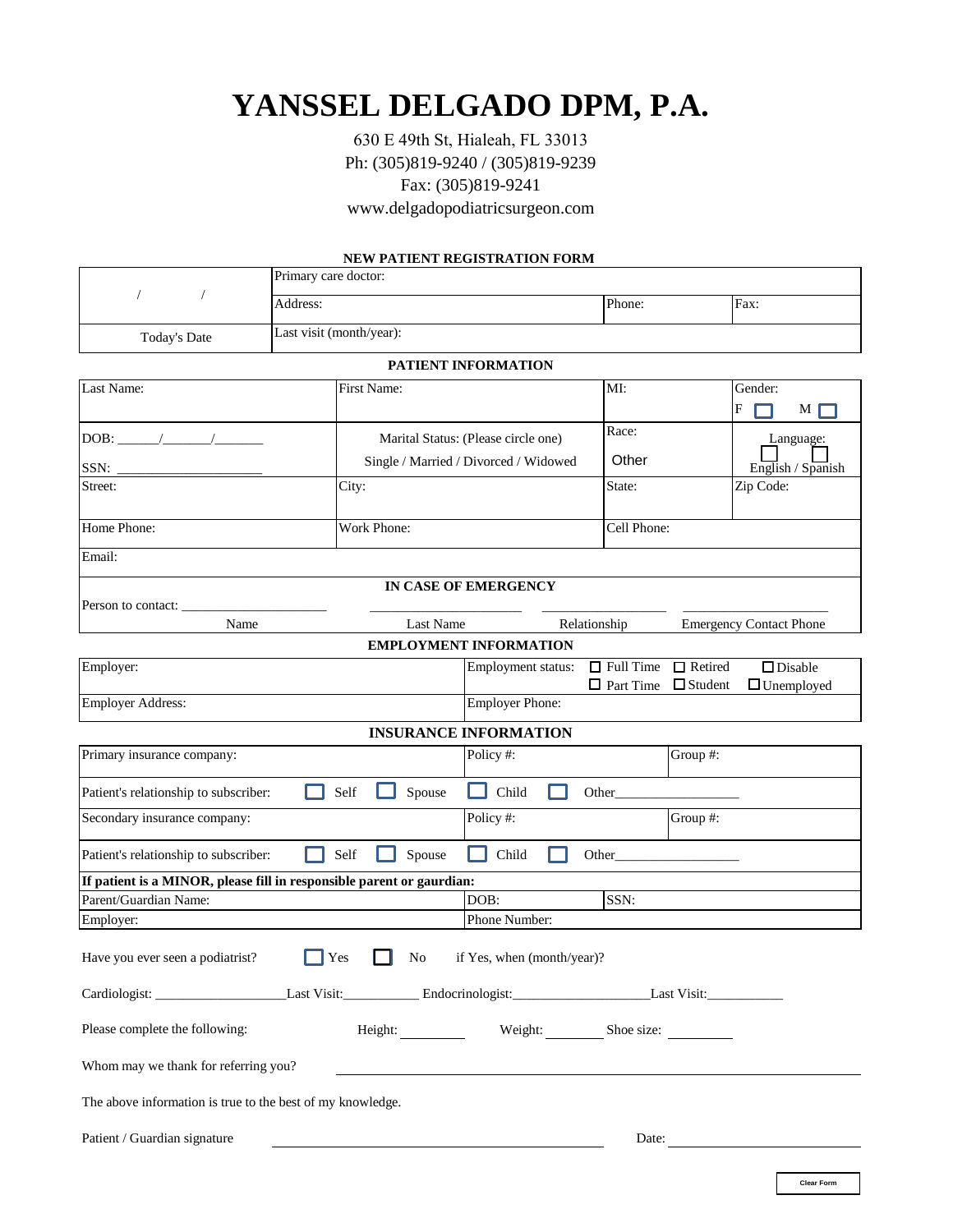630 E 49th St, Hialeah, FL 33013 Ph: (305)819-9240 / (305)819-9239 Fax: (305)819-9241 www.delgadopodiatricsurgeon.com

#### **PODIATRY NEW PATIENT FORM**

**Patient Name:** 

Please describe your problem (include date of injury if applicable)

**ALLERGIES**

Please check all allergies:

Medications: Foods:

Others:

What type of reactionshave you experienced?

I have personally reviewed the above information

Physician Signature: Date: Date: Date: Date:

| Medication | Dosage | Frequency | Medication | Dosage | Frequency |
|------------|--------|-----------|------------|--------|-----------|
|            |        |           |            |        |           |
|            |        |           |            |        |           |
|            |        |           |            |        |           |
|            |        |           |            |        |           |
|            |        |           |            |        |           |
|            |        |           |            |        |           |

#### **PHARMACY INFORMATION**

| Name                 | lephone |  |
|----------------------|---------|--|
| $\mathbf{A}$<br>aare |         |  |

| <b>SURGICAL HISTORY</b>                                                                                                                                                                                                                                                                                                                                               |                                                    |      |                                                                     |  |  |  |
|-----------------------------------------------------------------------------------------------------------------------------------------------------------------------------------------------------------------------------------------------------------------------------------------------------------------------------------------------------------------------|----------------------------------------------------|------|---------------------------------------------------------------------|--|--|--|
| Surgical Procedures / Serious Injuries / Illnesses                                                                                                                                                                                                                                                                                                                    |                                                    | Year | Hospital                                                            |  |  |  |
|                                                                                                                                                                                                                                                                                                                                                                       |                                                    |      |                                                                     |  |  |  |
|                                                                                                                                                                                                                                                                                                                                                                       |                                                    |      |                                                                     |  |  |  |
|                                                                                                                                                                                                                                                                                                                                                                       |                                                    |      |                                                                     |  |  |  |
| Do you currently smoke? $Yes \_ No \_ No$<br>Did you smoke previously? Yes \  No                                                                                                                                                                                                                                                                                      | How many packs per day?<br>How many packs per day? |      | How many years?<br>How many years?___________ Year quit: __________ |  |  |  |
| Number of caffeine drinks per day?                                                                                                                                                                                                                                                                                                                                    |                                                    |      |                                                                     |  |  |  |
| The information provided here is true to the best of my knowledge. I authorize release of any previous medical records by fax, mail or phone by<br>either physician or hospital. Also, I hereby authorize the doctor or his assistants to initiate the diagnosis and treatment of my condition with x-<br>ray, examination or photographs of infections as necessary. |                                                    |      |                                                                     |  |  |  |
| Patient Signature:                                                                                                                                                                                                                                                                                                                                                    | Date:                                              |      |                                                                     |  |  |  |

**Clear Form**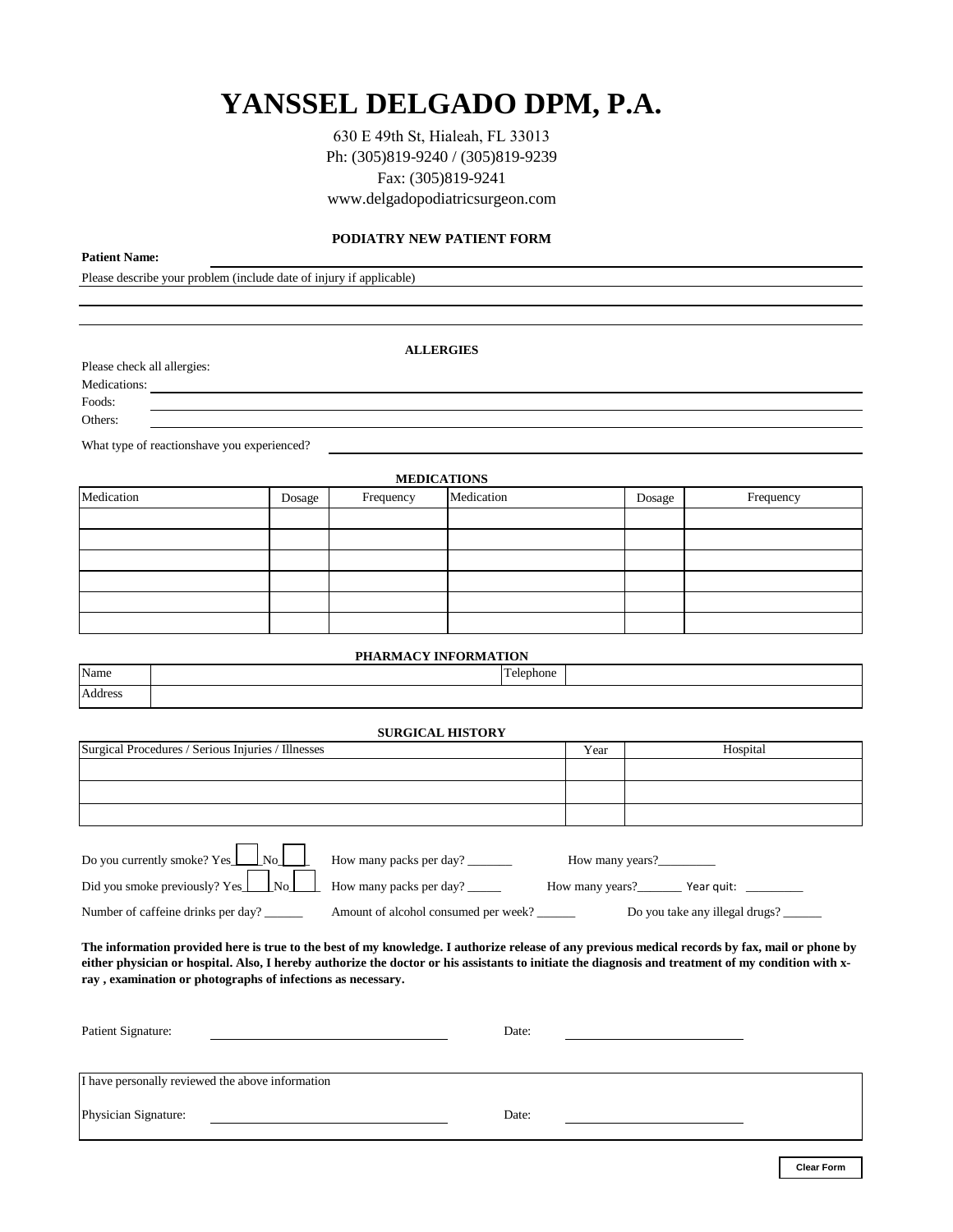## 630 E 49th St, Hialeah, FL 33013 Ph: (305)819-9240 / (305)819-9239 Fax: (305)819-9241 www.delgadopodiatricsurgeon.com

## **PRIVACY POLICY SUMMARY**

A full Notice of Privacy Practices containing a detailed description of how our office will protect your health information, your rights as a patient and our common practices in dealing with patient health information is available upon request. Please refer to that notice for further information. Uses and Disclosures of Health information: We will use and disclose your health information in order to treat you or to assist other health care providers in treating you. We will also use and disclose your health information in order to obtain payment for our services or to allow insurance companies to process insurance claims for services rendered to you by us or other health care providers. Finally, we may disclose your health information for certain limited operational activities such as quality assessment, licensing, accreditation and training of students.

Uses and Disclosures based on your authorization. Except as stated in more detail in the Notice of Privacy Practices, we will not use or disclose your health information without your written authorization.

Uses and Disclosures not requiring your authorization. In the following circumstances, we may disclose your health information without your written authorization:

- To family members or close friends who are closely involved in your health care;
	- For certain limited research purposes;
	- For purposes of public health and safety;
	- To Government agencies for purposes of their audits, investigations and other oversight activities;
	- To Government authorities to prevent child abuse or domestic violence;
	- To the FDA to report product defects or incidents;
	- To law enforcement authorities to protect public safety or to assist in apprehending criminal offenders;
	- When required by court orders, search warrants, subpoenas and as otherwise required by the law.

Patient Rights. As our patient, you have the following rights:

- To have access to and / or a copy of your health information for a nominal fee;
- To receive an accounting of certain disclosures we have made of your health information;
- To request restrictions as to how your health information is used or disclosed;
- To request that we communicate with you in confidence;
- To receive notice of our privacy practices.
- If you have a question, concern or complaint regarding our privacy practices, please note in writing below.